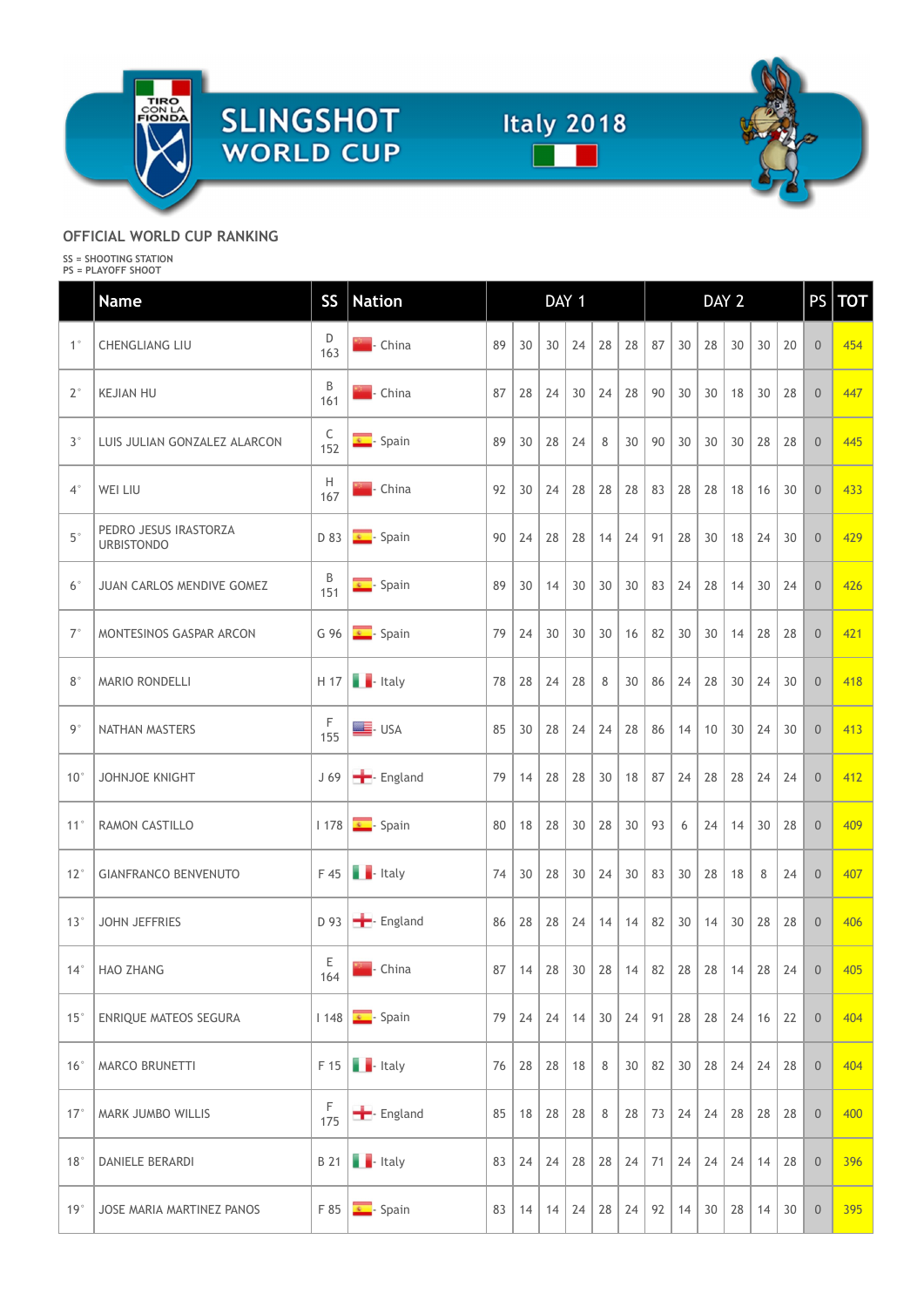| $20^{\circ}$ | SAMUELE BERARDI                 |               |                                                                                                      | 79 | 14 | 8 | 24                       | 28                       | 28                                                                                      | 89   24 | 30 <sup>°</sup> | 28 | 28 14 | $\overline{0}$                               | 394 |
|--------------|---------------------------------|---------------|------------------------------------------------------------------------------------------------------|----|----|---|--------------------------|--------------------------|-----------------------------------------------------------------------------------------|---------|-----------------|----|-------|----------------------------------------------|-----|
| 21°          | GIANCARLO TONUTTI               |               | $H$ 47 $H$ - Italy                                                                                   | 81 |    |   |                          |                          | 18   28   28   28   24   66   18   30   18   24   30                                    |         |                 |    |       | 0                                            | 393 |
| $22^{\circ}$ | RAFA ROMAN                      | J<br>179      | $\sqrt{\frac{1}{2}}$ - Spain                                                                         | 78 | 28 | 6 |                          |                          | 28 28 18 78 28 28 30                                                                    |         |                 |    | 18 24 | $\overline{0}$                               | 392 |
| $23^\circ$   | <b>WEI GAO</b>                  | F<br>165      | <b>China</b>                                                                                         | 72 |    |   |                          |                          | $14$   24   30   24   30   75   14   30   24   24   28                                  |         |                 |    |       | $\overline{0}$                               | 389 |
| $24^{\circ}$ | <b>ENEKO MARCAIDA BEITIA</b>    |               | $\begin{array}{ c c c c c }\n\hline\n\text{B} & \text{81} & \text{S} \\ \hline\n\end{array}$ - Spain | 58 |    |   |                          |                          | $14$   18   30   18   24   81   28   30   30   28   30                                  |         |                 |    |       | $\overline{0}$                               | 389 |
| $25^\circ$   | MATT NEYMAN                     |               | $J 89$ $\bullet$ USA                                                                                 |    |    |   |                          |                          | 67   28   28   30   24   16   72   28   24   14   28   28                               |         |                 |    |       | $\overline{0}$                               | 387 |
|              | 26°   LADISLAV TRUHLAR          | F<br>105      | <b>Designation</b> - Czech Republic                                                                  |    |    |   |                          |                          | 75   18   24   24   18   18   83   16   30   24   28   28   0                           |         |                 |    |       |                                              | 386 |
|              | 27° SILVANO PELLIZON            |               | $148$ $\blacksquare$ - Italy                                                                         |    |    |   |                          |                          | 60   24   30   24   16   24   92   28   24   8   28   28                                |         |                 |    |       | $\begin{array}{c} 0 \end{array}$             | 386 |
|              | 28° SAMUELE MORICONI            |               | $J 29$ - Italy                                                                                       |    |    |   |                          |                          | 66   16   28   24   30   24   72   28   24   28   28   16                               |         |                 |    |       | $\overline{0}$                               | 384 |
| 29°          | SERGIO SABBATINI                |               | $E 24$ $\blacksquare$ - Italy                                                                        |    |    |   | $69$ 30 30 28 24         |                          | $0$ 81 24 16 24 28 24                                                                   |         |                 |    |       | $\overline{0}$                               | 378 |
| $30^{\circ}$ | ROBERT SHAHINI                  |               | $A 20$ $\blacksquare$ - Italy                                                                        |    |    |   | $72$   24   18   14   24 |                          | $6$   73   30   28   30   24   28                                                       |         |                 |    |       | $\begin{array}{c c} 0 \end{array}$           | 371 |
|              | 31°   SAMUELE BRUNETTI          |               | $E 14$ $\bullet$ Italy                                                                               |    |    |   |                          |                          | 70   24   24   28   30   28   71   14   24   28   16   14                               |         |                 |    |       | $\begin{array}{c c} 0 \\ \hline \end{array}$ | 371 |
| $32^{\circ}$ | JUAN PEDRO MEDINA ALAMO         |               | $H$ 97 $\overline{\bullet}$ - Spain                                                                  |    |    |   |                          |                          | 60   18   16   30   24   24   89   28   16   24   24   16                               |         |                 |    |       | 0                                            | 369 |
|              | 33°   LEONARDO GIACOMETTI       |               | $138$ $\blacksquare$ - Italy                                                                         |    |    |   |                          |                          | 71 30 18 14 14 28 62 30 28 24 28 18                                                     |         |                 |    |       | $\vert 0 \vert$                              | 365 |
|              | 34°   AINGERU LARRABEITI BILBAO |               | $E 84$ $\bullet$ Spain                                                                               |    |    |   |                          |                          | $56   28   24   14   14   24   71   28   24   24   28   30   0$                         |         |                 |    |       |                                              | 365 |
|              | 35° AIHUA QIU                   |               | 1 168 - China                                                                                        |    |    |   | $86$   18   16   24   4  |                          | 30   88   14   20   20   30   12                                                        |         |                 |    |       | $\begin{array}{c} 0 \end{array}$             | 362 |
| 36°          | <b>ZHUWEI WANG</b>              | $C$<br>162    | <b>No.</b> China                                                                                     |    |    |   |                          |                          | 68   24   24   14   24   14   86   18   20   28   24   18                               |         |                 |    |       | $\overline{0}$                               | 362 |
| $37^\circ$   | MIRKO MARINELLI                 |               | $H$ 37 $H$ - Italy                                                                                   | 80 |    |   |                          |                          | 6   24   14   24   24   73   24   28   30   6   28                                      |         |                 |    |       | $\begin{array}{c c} 0 \\ \hline \end{array}$ | 361 |
| 38°          | TAYLOR PLYSIER                  | $rac{B}{131}$ | <b>B</b> - Belgium                                                                                   |    |    |   |                          | $72$   24   28   14   24 | $8$   74   28   28   24   28   6                                                        |         |                 |    |       | $\overline{0}$                               | 358 |
|              | 39°   WILSON ASA                |               | $E 64$ $\bullet$ Ireland                                                                             | 72 |    |   |                          |                          | $6 \mid 8 \mid 24 \mid 30 \mid 28 \mid 70 \mid 28 \mid 24 \mid 24 \mid 24 \mid 18 \mid$ |         |                 |    |       | $\begin{array}{c} 0 \end{array}$             | 356 |
| $40^{\circ}$ | <b>EDOARDO COMODI</b>           |               | $A$ 10 $\blacksquare$ Italy                                                                          |    |    |   |                          |                          | 86   24   24   14   30   14   69   28   14   14   14   24                               |         |                 |    |       |                                              | 355 |
|              | 41° GAUSES GASPAR ARCON         |               | $J$ 99 $\sqrt{s}$ - Spain                                                                            |    |    |   |                          |                          | 73 30 26 28 10 14 76 6 30 20 18 24 0                                                    |         |                 |    |       |                                              | 355 |
|              | 42°   LUC DRIESEN               | F<br>125      | <b>B</b> - Belgium                                                                                   |    |    |   |                          |                          | 71   24   10   14   24   28   63   24   30   24   14   28                               |         |                 |    |       | $\overline{0}$                               | 354 |
|              | 43° KOEN PLYSIER                | D<br>133      | <b>B</b> - Belgium                                                                                   |    |    |   |                          |                          | 79   24   24   14   14   24   67   14   24   24   14   30                               |         |                 |    |       | $\begin{array}{c} 0 \end{array}$             | 352 |
|              | 44° FEI CHEN                    | J<br>159      | $\blacksquare$ - China                                                                               | 78 |    |   |                          | 6   14   28   28         | 6   72   30   18   28   24   18   0                                                     |         |                 |    |       |                                              | 350 |
|              |                                 |               |                                                                                                      |    |    |   |                          |                          |                                                                                         |         |                 |    |       |                                              |     |
|              |                                 |               |                                                                                                      |    |    |   |                          |                          |                                                                                         |         |                 |    |       |                                              |     |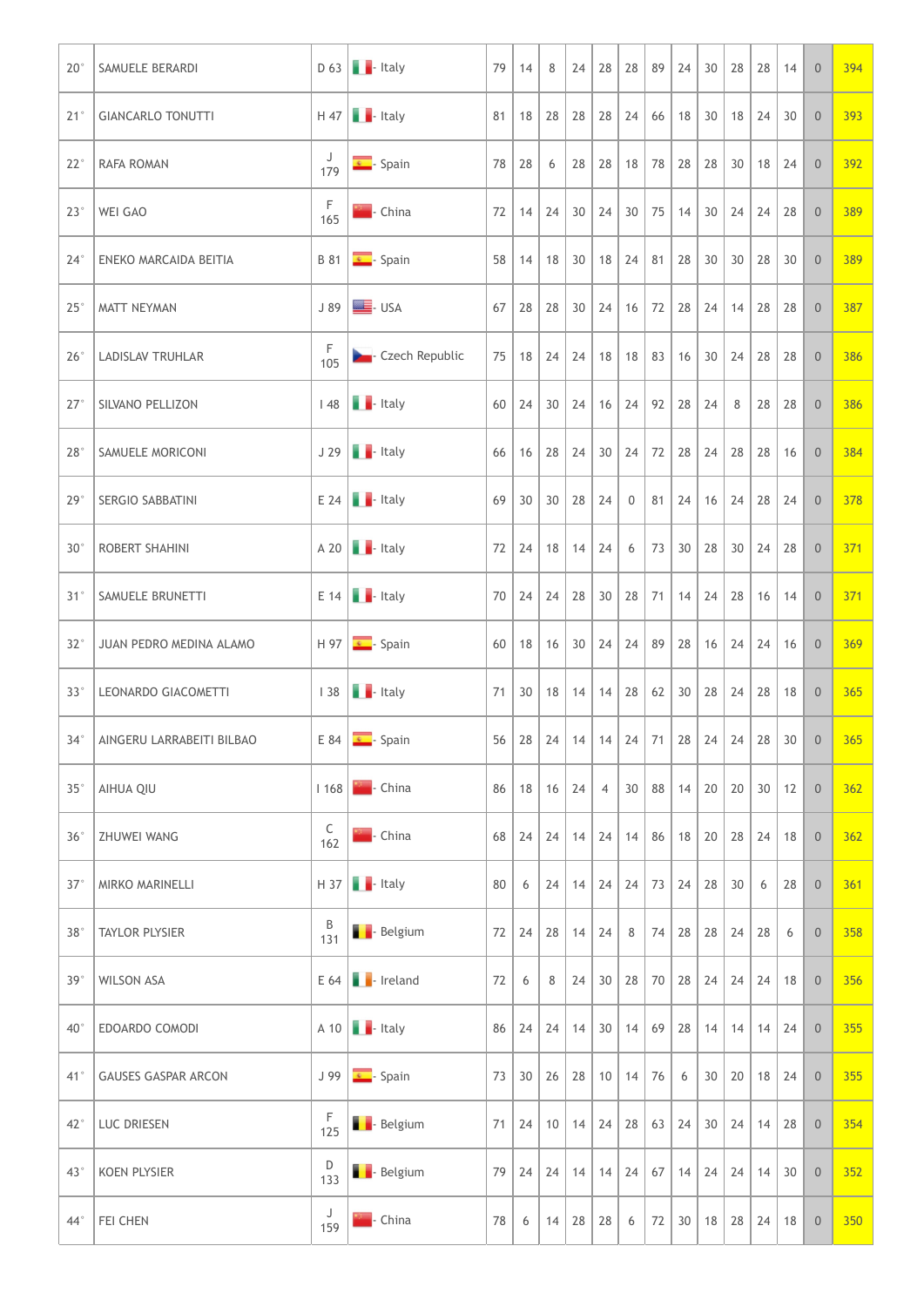| $45^{\circ}$ | <b>KEITH DIGHTON</b>        |                       | F 65 <b>-</b> England                                              | 51 |    | 18 24   | 16                       | 14                                       | 28<br>65                                                                         | 30                | 24             | 28 |                                  | 28 24         | $\overline{0}$                                |                                                                   | 350 |
|--------------|-----------------------------|-----------------------|--------------------------------------------------------------------|----|----|---------|--------------------------|------------------------------------------|----------------------------------------------------------------------------------|-------------------|----------------|----|----------------------------------|---------------|-----------------------------------------------|-------------------------------------------------------------------|-----|
| 46°          | <b>MAX SILLEN</b>           | H<br>127              | <b>B</b> - Belgium                                                 | 81 |    | $14$ 28 | 16                       | 6                                        | $24$ 71 24 24                                                                    |                   |                | 8  |                                  | $24$ 28       | 0                                             |                                                                   | 348 |
| $47^\circ$   | YAJUN ZHANG                 | G<br>166              | <b>Alleger</b> - China                                             | 79 | 24 |         |                          |                                          | 18   28   10   24   75   28   18   14                                            |                   |                |    |                                  | $16 \quad 12$ | $\overline{0}$                                |                                                                   | 346 |
| 48°          | ALBERTO ALVES DO NASCIMENTO |                       | D 73 <b>C</b> - Brazil                                             | 81 | 28 |         | 10   30   10             |                                          | 24                                                                               | $66 \mid 30 \mid$ | $\overline{0}$ | 24 |                                  | 18 24         | $\overline{0}$                                |                                                                   | 345 |
| 49           | PATRICK DEJONCKHEERE        | $\overline{A}$<br>130 | <b>Belgium</b>                                                     | 75 |    | 18 28   |                          |                                          | $18$   $14$   $18$   $82$   $18$                                                 |                   |                |    | $18$   14   24   14              |               | $\overline{0}$                                |                                                                   | 341 |
| $50^{\circ}$ | <b>INAKI IBISATE</b>        | Α<br>150              | $\sqrt{\frac{1}{n}}$ - Spain                                       |    |    |         |                          |                                          | $81 \mid 24 \mid 10 \mid 16 \mid 30 \mid 30 \mid 70 \mid 0$                      |                   | 30             | 6  |                                  | $14 \mid 24$  | $\overline{0}$                                |                                                                   | 335 |
|              | 51°   FRANCO SPINA          |                       | G 16 $\blacksquare$ - Italy                                        | 54 |    |         |                          |                                          | $14$   $14$   $18$   $30$   $28$   $50$   $24$   $24$   $30$   $24$   $24$   $0$ |                   |                |    |                                  |               |                                               |                                                                   | 334 |
|              | 52°   DANIEL GARCIA SANCHEZ |                       | $F$ 95 $\sqrt{s}$ - Spain                                          |    |    |         |                          |                                          | $64$   14   28   28   30   16   80   18   8   10   14   22                       |                   |                |    |                                  |               |                                               | $\begin{array}{ c c c c c } \hline 0 & 332 \\ \hline \end{array}$ |     |
|              | 53°   THORSTEN BULKA        | E<br>114              | Germany                                                            |    |    |         |                          |                                          | 88 22 24 14 24 28 61 12 18 14 22 4                                               |                   |                |    |                                  |               | $\begin{array}{c} \circ \\ \circ \end{array}$ |                                                                   | 331 |
|              | 54°   ZHIMIAO LI            | A<br>160              | <b>Kom</b> - China                                                 |    |    |         |                          |                                          | 78 30 24 14 14 18 66 8 24 24 0 30                                                |                   |                |    |                                  |               | $\overline{0}$                                |                                                                   | 330 |
| $55^{\circ}$ | <b>EMILIO GIL GONZALEZ</b>  |                       | A 80 $\overline{\bullet}$ - Spain                                  |    |    |         |                          |                                          | 64   28   28   14   24   10   65   14   14   24   28   16   0                    |                   |                |    |                                  |               |                                               |                                                                   | 329 |
| $56^{\circ}$ | NARNY BOTTON                |                       | $H 67$ $H$ - Ireland                                               |    |    |         |                          |                                          | 75 16 6 14 24 6 83 14 24 18 18 28 0                                              |                   |                |    |                                  |               |                                               |                                                                   | 326 |
| $57^{\circ}$ | <b>CHRIS GRAFFIN</b>        |                       | G 66 - Ireland                                                     |    |    |         |                          |                                          | 80   24   16   20   18   0   75   28   24   18   8   14   0   325                |                   |                |    |                                  |               |                                               |                                                                   |     |
|              | 58°   MANOLIN JIMENEZ       | $\frac{H}{177}$       | $\blacksquare$ - Spain                                             |    |    |         |                          |                                          | 66   14   16   6   18   0   84   28   24   24   20   20                          |                   |                |    |                                  |               | $\begin{array}{c c} 0 \\ \hline \end{array}$  |                                                                   | 320 |
|              | 59°   MANUEL CLEMENTI       | $rac{B}{171}$         | $\blacksquare$ - Italy                                             |    |    |         |                          |                                          | $47$ 6 30 18 14 6 73 30 28 30 14 14 0 310                                        |                   |                |    |                                  |               |                                               |                                                                   |     |
| $60^{\circ}$ | JOSEPH BOTTON               |                       | 168 - England                                                      |    |    |         |                          |                                          | $54   18   28   30   14   18   54   28   6   18   24   18   0$ 310               |                   |                |    |                                  |               |                                               |                                                                   |     |
|              | 61°   ALESSANDRO LILLI      |                       | $D$ 13 $\blacksquare$ Italy                                        |    |    |         |                          | $73 \mid 8 \mid 10 \mid 14 \mid 24 \mid$ | $8$   73   18   24   14   14   24                                                |                   |                |    |                                  |               | $\begin{array}{c} 0 \end{array}$              |                                                                   | 304 |
| $62^{\circ}$ | JUAN MANUEL RAMOS           | $\frac{H}{147}$       | $\begin{array}{ c c } \hline \textbf{L} & \text{Span} \end{array}$ |    |    |         |                          |                                          | $59$   14   14   8   28   10   82   8   14   14   24   28   0                    |                   |                |    |                                  |               |                                               |                                                                   | 303 |
|              | 63°   FRANK WASS            |                       | B 91 - England                                                     |    |    |         |                          |                                          | 60   14   18   14   24   6   74   14   18   18   24   18   0                     |                   |                |    |                                  |               |                                               |                                                                   | 302 |
|              | 64°   CLAUDINO BUFFO        |                       | $J$ 49 $\blacksquare$ - Italy                                      |    |    |         |                          |                                          | 64   28   24   14   24   0   79   8                                              |                   |                |    | $14 \mid 6 \mid 28 \mid 12 \mid$ |               | $\begin{array}{c c} 0 \\ \hline \end{array}$  |                                                                   | 301 |
| $65^\circ$   | ANGEL DOMINGO ABELLEIRA     |                       | $198$ $\overline{\phantom{1}}$ - Spain                             |    |    |         |                          |                                          | 68   14   28   24   8   18   61   14   14   28   14   10   0   301               |                   |                |    |                                  |               |                                               |                                                                   |     |
| $66^{\circ}$ | JACK GOVERS                 | A<br>120              | <b>B</b> - Belgium                                                 | 64 | 14 | 8       |                          |                                          | $18$ 30 20 57 6 22 30 14 18                                                      |                   |                |    |                                  |               | $\overline{0}$                                |                                                                   | 301 |
| $67^\circ$   | <b>JOSEF BRTNIK</b>         |                       | H 77 <b>Czech Republic</b>                                         |    |    |         | $55$   14   14   28   14 |                                          | $10 \mid 64 \mid 28 \mid 30 \mid$                                                |                   |                | 8  | 28                               | 8             | $\overline{0}$                                |                                                                   | 301 |
| $68^\circ$   | JAN HRUSKA                  | A<br>100              | <b>D</b> - Czech Republic                                          | 53 | 6  | 28      | 14                       | 8                                        | $18$ 68 16 18 24 28 18                                                           |                   |                |    |                                  |               | $\overline{0}$                                |                                                                   | 299 |
| 69°          | ALFIO POLVEROSI             |                       | $J 59$ - Italy                                                     |    |    |         |                          |                                          | 45   28   14   30   10   28   43   14   30                                       |                   |                | 6  |                                  | $28$ 18       | $\overline{0}$                                |                                                                   | 294 |
|              |                             |                       |                                                                    |    |    |         |                          |                                          |                                                                                  |                   |                |    |                                  |               |                                               |                                                                   |     |
|              |                             |                       |                                                                    |    |    |         |                          |                                          |                                                                                  |                   |                |    |                                  |               |                                               |                                                                   |     |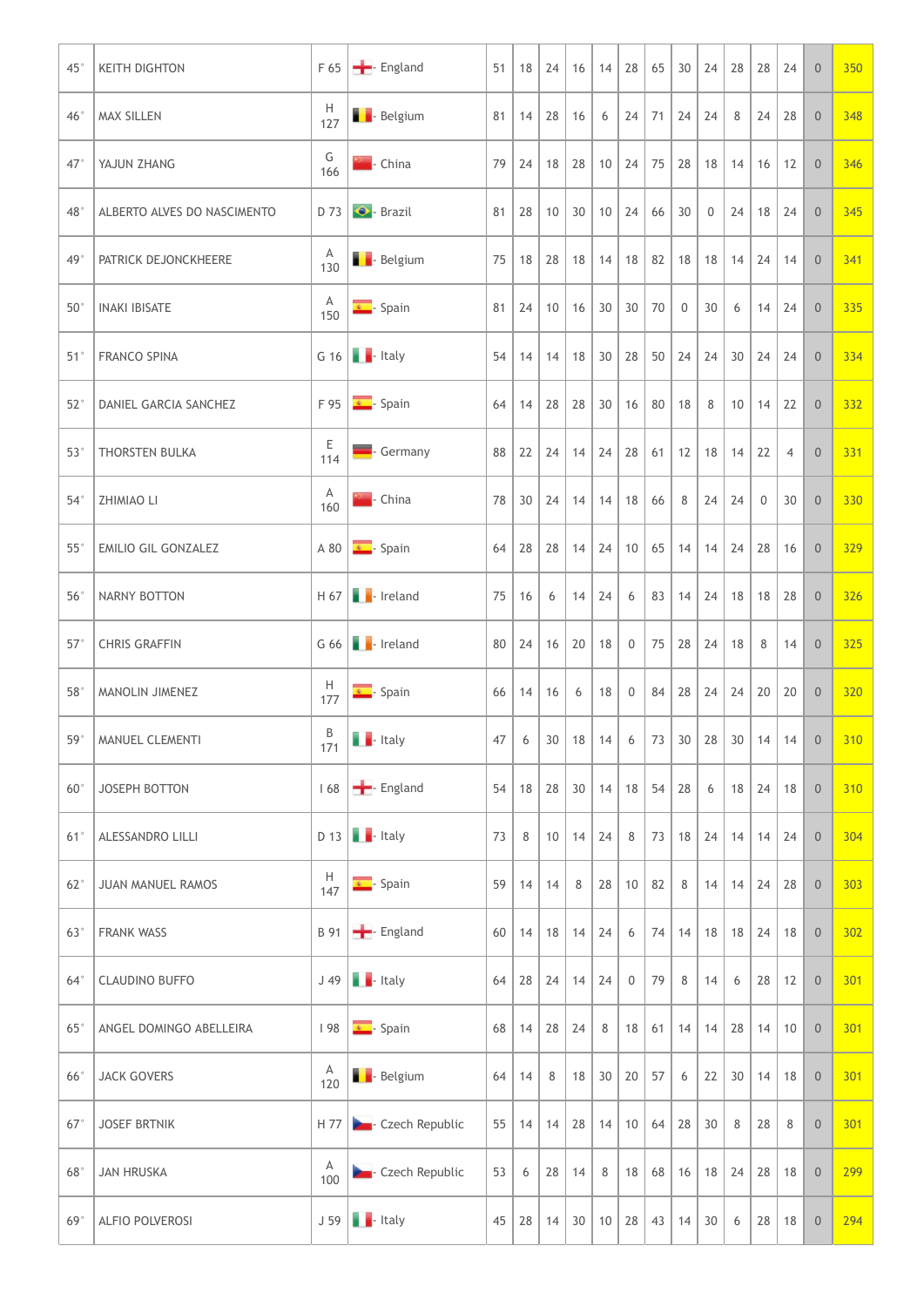| $70^{\circ}$    | JAMES WASS               |                 | C 92 - England                                                                                                                                                                                                                                                                                                                                                                                                                                                                        | 73 |             | 14 28                | 6                          | 6              | $14$ 75 14 28                                                  |                   |    | 14             | $6-1$                         | 14               | $\overline{0}$                     | 292 |
|-----------------|--------------------------|-----------------|---------------------------------------------------------------------------------------------------------------------------------------------------------------------------------------------------------------------------------------------------------------------------------------------------------------------------------------------------------------------------------------------------------------------------------------------------------------------------------------|----|-------------|----------------------|----------------------------|----------------|----------------------------------------------------------------|-------------------|----|----------------|-------------------------------|------------------|------------------------------------|-----|
| $71^\circ$      | <b>PATRIZIO CLEMENTI</b> | D<br>173        | $\blacksquare$ - Italy                                                                                                                                                                                                                                                                                                                                                                                                                                                                | 80 |             | $10 \mid 24 \mid 30$ |                            | 6              | $24$ 51 0                                                      |                   | 28 | 6              |                               | $18$ 14          | 0                                  | 291 |
| $72^{\circ}$    | <b>ANTONIO MERCURI</b>   |                 | $158$ $\blacksquare$ - Italy                                                                                                                                                                                                                                                                                                                                                                                                                                                          | 76 | 10          |                      |                            |                | $10$   $10$   $18$   $10$   $70$   $10$   $24$   $14$          |                   |    |                |                               | $24 \mid 14$     | $\overline{0}$                     | 290 |
| $73^\circ$      | <b>JOSEF HRUBY</b>       | A<br>110        | <b>Czech Republic</b>                                                                                                                                                                                                                                                                                                                                                                                                                                                                 | 67 | 28          | 6                    | 6                          | 14             | 18   67   14                                                   |                   | 14 | 6              |                               | 18 28            | $\overline{0}$                     | 286 |
| $74^\circ$      | <b>GIUSEPPE ZAMBON</b>   |                 | $C$ 62 $\blacksquare$ - Italy                                                                                                                                                                                                                                                                                                                                                                                                                                                         | 59 | 12          | $\overline{4}$       |                            |                | $18$   $18$   20   71   28                                     |                   | 12 | $\overline{4}$ |                               | $20 \mid 20$     | $\overline{0}$                     | 286 |
| $75^{\circ}$    | SALVATORE COSSENTINO     |                 | G 26 $\blacksquare$ - Italy                                                                                                                                                                                                                                                                                                                                                                                                                                                           | 65 | $\mathbf 0$ | $\overline{0}$       | 18 24                      |                | 8                                                              | $80 \mid 28 \mid$ |    | 14 14          | 6                             | 28               | $\overline{0}$                     | 285 |
|                 | 76°   DANIELE BRICCARDI  |                 | $F 25$ $\blacksquare$ - Italy                                                                                                                                                                                                                                                                                                                                                                                                                                                         |    |             |                      |                            |                | $67$   14   6   28   18   18   50   14   18   18   20   14   0 |                   |    |                |                               |                  |                                    | 285 |
| $77^\circ$      | CLAUDIO CLEMENTI         | $rac{C}{172}$   | <b>T</b> - Italy                                                                                                                                                                                                                                                                                                                                                                                                                                                                      | 46 |             |                      |                            |                | $0$ 24 18 30 18 61 24 18 8                                     |                   |    |                |                               | 18 18            | $\begin{array}{c} 0 \end{array}$   | 283 |
| 78°             | JAN NOWAK                | J<br>109        | <b>Czech Republic</b>                                                                                                                                                                                                                                                                                                                                                                                                                                                                 |    |             |                      |                            |                | 47   18   10   18   18   18   77   10   10   20                |                   |    |                |                               | $4 \mid 30 \mid$ | $\overline{0}$                     | 280 |
| 79°             | ANDY SCHOLLIER           |                 | I 138 - Belgium                                                                                                                                                                                                                                                                                                                                                                                                                                                                       |    |             |                      |                            |                | $56$   14   14   24   28   14   74   10                        |                   | 6  | 6              |                               | $24 \quad 8$     | $\overline{0}$                     | 278 |
| $80^\circ$      | <b>EDOARDO ZENI</b>      |                 | $D$ 23 $\blacksquare$ Italy                                                                                                                                                                                                                                                                                                                                                                                                                                                           | 76 |             | $14$ 16              | 8 <sup>1</sup>             |                | $16$   24   59                                                 | 0                 |    |                | $14$   18   18   12           |                  | $\begin{array}{c} 0 \end{array}$   | 275 |
| 81°             | MAURIZIO TITTARELLI      |                 | $C$ 42 $\blacksquare$ Italy                                                                                                                                                                                                                                                                                                                                                                                                                                                           |    |             | $81$   14   14       | 6                          |                | $14 \mid 30 \mid 56 \mid$                                      | 8                 |    | 6   24         | $14 \mid 6$                   |                  | $\overline{0}$                     | 273 |
| 82 <sup>°</sup> | MARK RICHARD CLARK       |                 | H 87 - England                                                                                                                                                                                                                                                                                                                                                                                                                                                                        | 66 |             | $0 \mid 24 \mid$     | 6                          | 20             | 8                                                              |                   |    |                | $61$   28   16   10   24   10 |                  | 0 <sup>1</sup>                     | 273 |
| 83°             | LADISLAV SZOLAR          | B<br>101        | <b>Czech Republic</b>                                                                                                                                                                                                                                                                                                                                                                                                                                                                 | 68 |             |                      | $0 \mid 10 \mid 20 \mid 0$ |                | 10   68   22                                                   |                   |    |                | 10   18   18   28             |                  | $\begin{array}{c} 0 \end{array}$   | 272 |
| $84^\circ$      | KAREL BERKA              |                 | 178 <b>D</b> Czech Republic                                                                                                                                                                                                                                                                                                                                                                                                                                                           |    |             |                      |                            |                | 71 6 6 24 14 18 65 14 18 14 0 18                               |                   |    |                |                               |                  | $\begin{array}{c} 0 \end{array}$   | 268 |
| $85^{\circ}$    | MARCO GAZZELLA           |                 | $H 27$ . Italy                                                                                                                                                                                                                                                                                                                                                                                                                                                                        | 44 | 16          | 6                    | $18 \mid 8$                |                | $18$ 72 28 24                                                  |                   |    | 6              |                               | $14$ 14          | $\overline{0}$                     | 268 |
| 86°             | MARK E. SELJAN           |                 | 188 - Hungary                                                                                                                                                                                                                                                                                                                                                                                                                                                                         |    |             |                      | 27   18   28   14          | 6              | $18$ 50 28 28 18 14 18                                         |                   |    |                |                               |                  | $\overline{0}$                     | 267 |
| 87              | <b>GIOVANNI MARIN</b>    |                 | $H 57$ $H$ - Italy                                                                                                                                                                                                                                                                                                                                                                                                                                                                    |    |             |                      | $72$ 28 14 18 8            |                | $14$ 38 18 14                                                  |                   |    | 6              |                               |                  | $18$ 18 0                          | 266 |
| 88°             | JONATHAN OLGUIN SAAVEDRA | $\frac{F}{145}$ | $\begin{array}{ c c } \hline \multicolumn{1}{ c }{\bullet} \multicolumn{1}{ c }{\bullet} \multicolumn{1}{ c }{\bullet} \multicolumn{1}{ c }{\bullet} \multicolumn{1}{ c }{\bullet} \multicolumn{1}{ c }{\bullet} \multicolumn{1}{ c }{\bullet} \multicolumn{1}{ c }{\bullet} \multicolumn{1}{ c }{\bullet} \multicolumn{1}{ c }{\bullet} \multicolumn{1}{ c }{\bullet} \multicolumn{1}{ c }{\bullet} \multicolumn{1}{ c }{\bullet} \multicolumn{1}{ c }{\bullet} \multicolumn{1}{ c $ | 49 | 6           | 2                    | $\overline{4}$             |                | $18$ 10 75 8                                                   |                   |    |                | 10   18   30   28             |                  | $\overline{0}$                     | 258 |
| 89°             | PETR DOHNALEK            |                 | 1 108 <b>Czech Republic</b>                                                                                                                                                                                                                                                                                                                                                                                                                                                           |    |             |                      |                            |                | $31 \mid 24 \mid 10 \mid 24 \mid 28 \mid 24 \mid 63 \mid 0$    |                   | 28 | $\overline{0}$ | $\overline{0}$                | 24               | $\overline{0}$                     | 256 |
| $90^{\circ}$    | <b>KELLY DEGRJSE</b>     | $rac{E}{134}$   | <b>B</b> - Belgium                                                                                                                                                                                                                                                                                                                                                                                                                                                                    |    |             |                      | $56$ 16 28 14              | 8 <sup>1</sup> | $14$ 43 10 14 14 18 18                                         |                   |    |                |                               |                  | $\begin{array}{c c} 0 \end{array}$ | 253 |
|                 | 91° GIANFRANCO QUATTRONE |                 | $A 60$ $H$ -Italy                                                                                                                                                                                                                                                                                                                                                                                                                                                                     |    |             |                      |                            |                | $52$   24   6   24   14   24   54   14   14   18               |                   |    |                | 6                             | $\overline{0}$   | $\mathbb O$                        | 250 |
| $92^{\circ}$    | ANDREAS BURRI            |                 | A 90 <b>C</b> Switzerland                                                                                                                                                                                                                                                                                                                                                                                                                                                             |    |             |                      |                            |                | $58$   18   14   18   18   14   81                             | $\overline{0}$    | 8  | 8              | 6                             | 6                | $\overline{0}$                     | 249 |
| $93^{\circ}$    | <b>KIERAN CUMMINS</b>    |                 | $E$ 94 $\bullet$ Ireland                                                                                                                                                                                                                                                                                                                                                                                                                                                              | 56 |             | $14$ 14              | 8                          | 6              | 0                                                              | 63   20           | 18 | 6              |                               | $24 \mid 14$     | $\vert$ 0                          | 243 |
| $94^{\circ}$    | LIVIO DISSEGNA           |                 | $D 53$ - Italy                                                                                                                                                                                                                                                                                                                                                                                                                                                                        |    |             |                      | 30   10   14   24   0      |                | $18$ 70 14 14 14                                               |                   |    |                |                               | $10 \mid 24$     |                                    | 242 |
|                 |                          |                 |                                                                                                                                                                                                                                                                                                                                                                                                                                                                                       |    |             |                      |                            |                |                                                                |                   |    |                |                               |                  |                                    |     |
|                 |                          |                 |                                                                                                                                                                                                                                                                                                                                                                                                                                                                                       |    |             |                      |                            |                |                                                                |                   |    |                |                               |                  |                                    |     |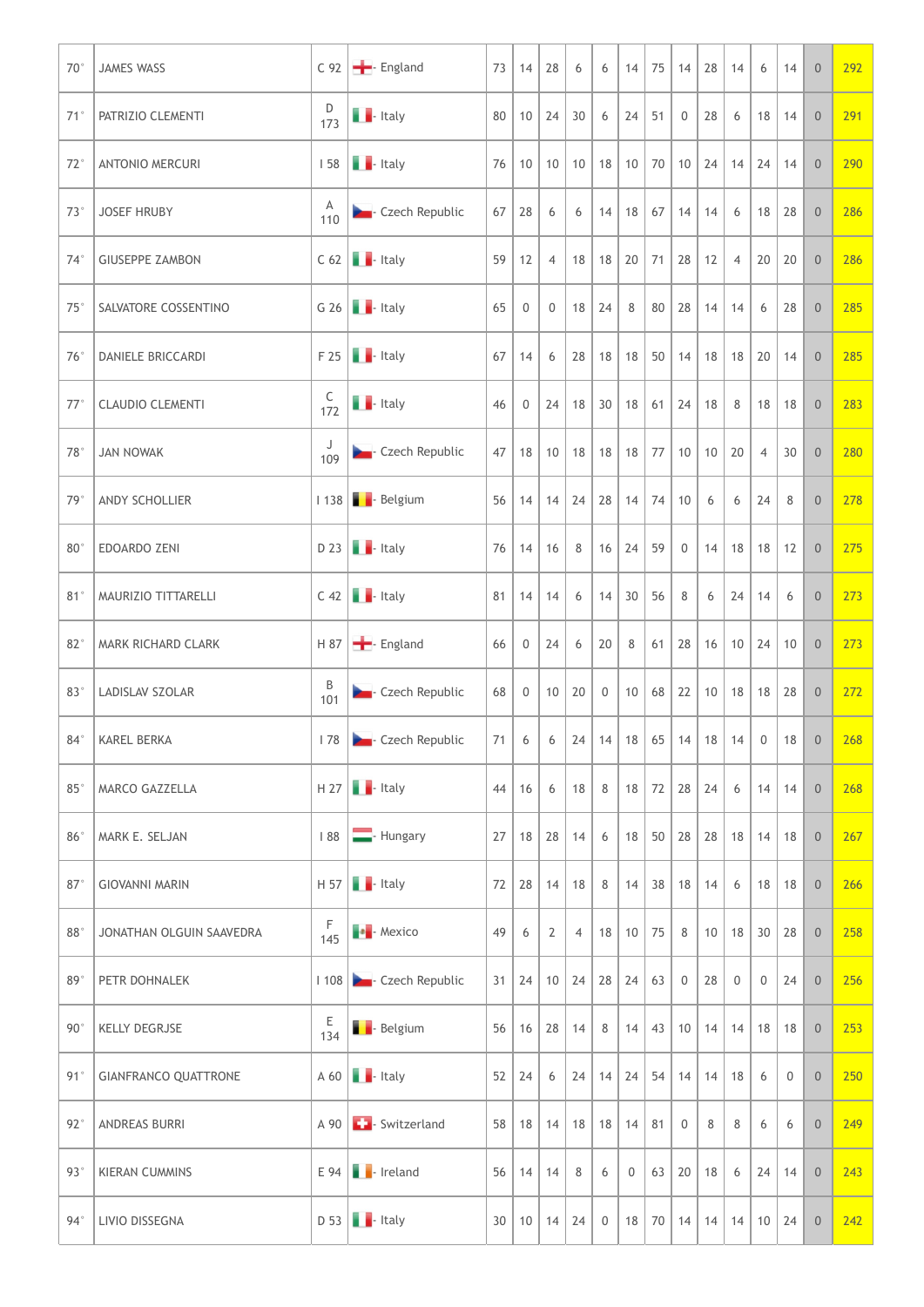| $95^\circ$ | <b>FRANZ DECKENBACH</b>       | H<br>117        | Germany                             | 58              | 14                  | $\overline{0}$                    | 30                | $18$ 24          |                                                                                         | 36                  | 24             | 6                | $\overline{0}$ | $14$ 14             |                | $\overline{0}$                                | 238                                                                  |
|------------|-------------------------------|-----------------|-------------------------------------|-----------------|---------------------|-----------------------------------|-------------------|------------------|-----------------------------------------------------------------------------------------|---------------------|----------------|------------------|----------------|---------------------|----------------|-----------------------------------------------|----------------------------------------------------------------------|
| 96°        | <b>VIKTOR ONDRUS</b>          |                 | F 75 <b>W</b> - Slovakia            | 53              | $\overline{0}$      | $\overline{0}$                    |                   |                  | 18   10   30   40   14   18   14   14   24                                              |                     |                |                  |                |                     |                | 0                                             | 235                                                                  |
| $97^\circ$ | <b>SUSANNA GRATTONI</b>       |                 | $E$ 54 $\blacksquare$ - Italy       | 26              | 6                   | 16                                | 18 24             |                  | 6                                                                                       | $59$   18   24   24 |                |                  |                | $\overline{0}$      | 14             | $\overline{0}$                                | 235                                                                  |
| 98°        | UWE STANDFUSS                 | G<br>116        | Germany                             | 69              |                     | 20   18                           | $12$ 18           |                  | $10 \mid 51 \mid 20 \mid$                                                               |                     |                | 10               | $\overline{4}$ | $\overline{0}$      | $\overline{2}$ | $\overline{0}$                                | 234                                                                  |
| 99°        | JACOPO PEZZOPANE              |                 | $1158$ $\blacksquare$ - Italy       | 56              | 6                   | 14                                | 6                 | 24               | 6                                                                                       | 39                  | 14             | 10               | 6              | $24$ 24             |                | $\overline{0}$                                | 229                                                                  |
|            | 100° RADEK MRKVA              | C<br>102        | <b>Czech Republic</b>               | 72              | 8                   |                                   | $10 \mid 24 \mid$ | 8                | 10                                                                                      | $42 \mid 18 \mid$   |                | $-8-1$           | 10             | 6                   | 12             | $\overline{0}$                                | 228                                                                  |
|            | $101°$ JAN DANIS              | E<br>104        | <b>Designal</b> Czech Republic      |                 |                     | $43 \mid 14 \mid 0 \mid 6$        |                   |                  | $6 \mid 24 \mid 51 \mid 24 \mid 24 \mid 14 \mid 14 \mid 6$                              |                     |                |                  |                |                     |                | $\overline{0}$                                | 226                                                                  |
|            | 102° ODDONE CAMPACI           |                 | $B 51$ $\blacksquare$ - Italy       |                 |                     |                                   |                   |                  | $58$   12   18   14   16   10   46   14   8   14   8                                    |                     |                |                  |                |                     | 6              | $\begin{array}{c} \circ \\ \circ \end{array}$ | 224                                                                  |
|            | 103°   LAURO SFILIGOI         |                 | $B 61$ $\blacksquare$ Italy         |                 |                     |                                   |                   |                  | $0$   10   10   6   18   20   66   20   22   22   10   20   0                           |                     |                |                  |                |                     |                |                                               | 224                                                                  |
|            | 104°   MASSIMILIANO RAMPINI   |                 | $J$ 19 $\blacksquare$ - Italy       |                 |                     | $61$   10   10                    | 6                 | $\overline{0}$   | $8$   57   24   14   14                                                                 |                     |                |                  |                | 8                   | $\overline{0}$ | $\overline{0}$                                | 212                                                                  |
|            | 105°   JESUS MARIA ETXEBARRIA |                 | $C 82$ $\overline{\bullet}$ - Spain | 30 <sup>1</sup> | 6                   | $\overline{4}$                    |                   |                  | $12$   18   30   45   10   4   10   28   10                                             |                     |                |                  |                |                     |                | $\begin{array}{c c} 0 \end{array}$            | 207                                                                  |
|            | 106°   TILLY DECOMBLE         | G<br>126        | <b>B</b> - Belgium                  | 44              | $10 \mid 4$         |                                   | 6                 | 6                | 6                                                                                       | 58                  | 8 <sup>1</sup> |                  |                | $12$   24   14   14 |                | $\overline{0}$                                | 206                                                                  |
|            | 107°   ROMEO CAMELIN          |                 | $A 50$ $\blacksquare$ - Italy       | 42              |                     | 6   18   14                       |                   | 6                | 6                                                                                       | 49 14 14 24         |                |                  |                | $\overline{4}$      | 8              | 0                                             | 205                                                                  |
|            | 108°   ANNA DUSKOVA           | H<br>107        | Czech Republic                      |                 |                     | $29$ 18 18 6                      |                   | $18$ 6           |                                                                                         | $42$   10   10   28 |                |                  |                | 6                   | 10             | $\begin{array}{c} 0 \end{array}$              | 201                                                                  |
|            | 109°   ALESSANDRO SIAS        |                 | $C 22$ $\blacksquare$ - Italy       |                 |                     |                                   |                   |                  | $30 \mid 6 \mid 14 \mid 0 \mid 14 \mid 24 \mid 74 \mid 0 \mid 8 \mid 14 \mid 14 \mid 0$ |                     |                |                  |                |                     |                | $\begin{array}{c c} 0 \end{array}$            | 198                                                                  |
|            | 110° GIANCARLO CEOLIN         |                 | $C$ 52 $\blacksquare$ Italy         |                 | $50 \mid 28 \mid 8$ |                                   | $14$ 0            |                  | $18 \mid 44 \mid 0$                                                                     |                     |                |                  |                | 4   12   12   4     |                | 0                                             | 194                                                                  |
|            | 111°   CRISTIAN FABBRI        |                 | $C$ 12 $\blacksquare$ Italy         | 23              |                     | $6 \mid 28 \mid$                  | 8                 | 6                | 6                                                                                       |                     |                |                  |                | 48 24 12 14 12 6    |                | $\overline{0}$                                | 193                                                                  |
|            | 112°   ALFREDO TALAMELLI      |                 | $E$ 44 $\blacksquare$ Italy         |                 |                     | 53   10   10   6                  |                   | 20               | 6                                                                                       | $63 \mid 6$         |                | 12               | $\overline{0}$ | $\overline{0}$      | 6              | $\begin{array}{c} \circ \\ \circ \end{array}$ | 192                                                                  |
|            | 113° DOMENICO LICCARDO        |                 | G 56 $\blacksquare$ - Italy         |                 | $50 \mid 24 \mid 8$ |                                   | 6                 | $\mathbf 0$      | 8                                                                                       | 54                  | 0              | $12 \mid 6 \mid$ |                | $14$ 10             |                | $\begin{array}{c} 0 \end{array}$              | 192                                                                  |
|            | 114°   JENS KORTMANN          | C<br>112        | Germany                             | 34              | 8 0                 |                                   | 2                 | 2                | $24 \mid 68 \mid 4 \mid$                                                                |                     |                |                  |                | $14$ 14 14 6        |                | $\begin{array}{c} \circ \\ \circ \end{array}$ | 190                                                                  |
|            | 115° SAMUELE PASSERI          |                 | G $86$ $\blacksquare$ Italy         |                 |                     | $60$   24   14                    | 6                 | $\overline{0}$   | $8$ 21 28 14 14                                                                         |                     |                |                  |                | $\overline{0}$      | $\overline{0}$ |                                               | $\begin{array}{ c c c c c }\n\hline\n0 & 189 \\ \hline\n\end{array}$ |
|            | 116° SEBASTIANO COSSENTINO    |                 | 1 118   - Italy                     |                 | 27 16               | 8                                 | 8 <sup>1</sup>    | 2                | $\overline{0}$                                                                          | 38   16   16        |                |                  | 6              | $28$ 24             |                |                                               | 189                                                                  |
|            | 117°   AGNES LOOMANS          | E<br>124        | <b>B</b> - Belgium                  | 49              | $12 \mid 0$         |                                   | $\overline{0}$    | 16               | 6                                                                                       | $46$   10           |                | $\overline{2}$   | $\overline{2}$ | $14$ 28             |                | $\overline{0}$                                | 185                                                                  |
|            | 118°   MATTHIAS ANDREW JOHN   | J<br>149        | - England                           | 47              |                     | $12 \mid 10 \mid 10 \mid 18 \mid$ |                   |                  | 8                                                                                       | 36                  | 8              | 12               | 6              | 4                   | 12             | $\overline{0}$                                | 183                                                                  |
|            | 119°   DANIEL VANDEWALLE      | $\frac{H}{137}$ | <b>B</b> - Belgium                  | 45              |                     |                                   |                   | 6   14   24   14 | $0$ 37                                                                                  |                     | 6 <sup>1</sup> |                  |                |                     |                | $12$ 10 0 12 0                                | 180                                                                  |
|            |                               |                 |                                     |                 |                     |                                   |                   |                  |                                                                                         |                     |                |                  |                |                     |                |                                               |                                                                      |
|            |                               |                 |                                     |                 |                     |                                   |                   |                  |                                                                                         |                     |                |                  |                |                     |                |                                               |                                                                      |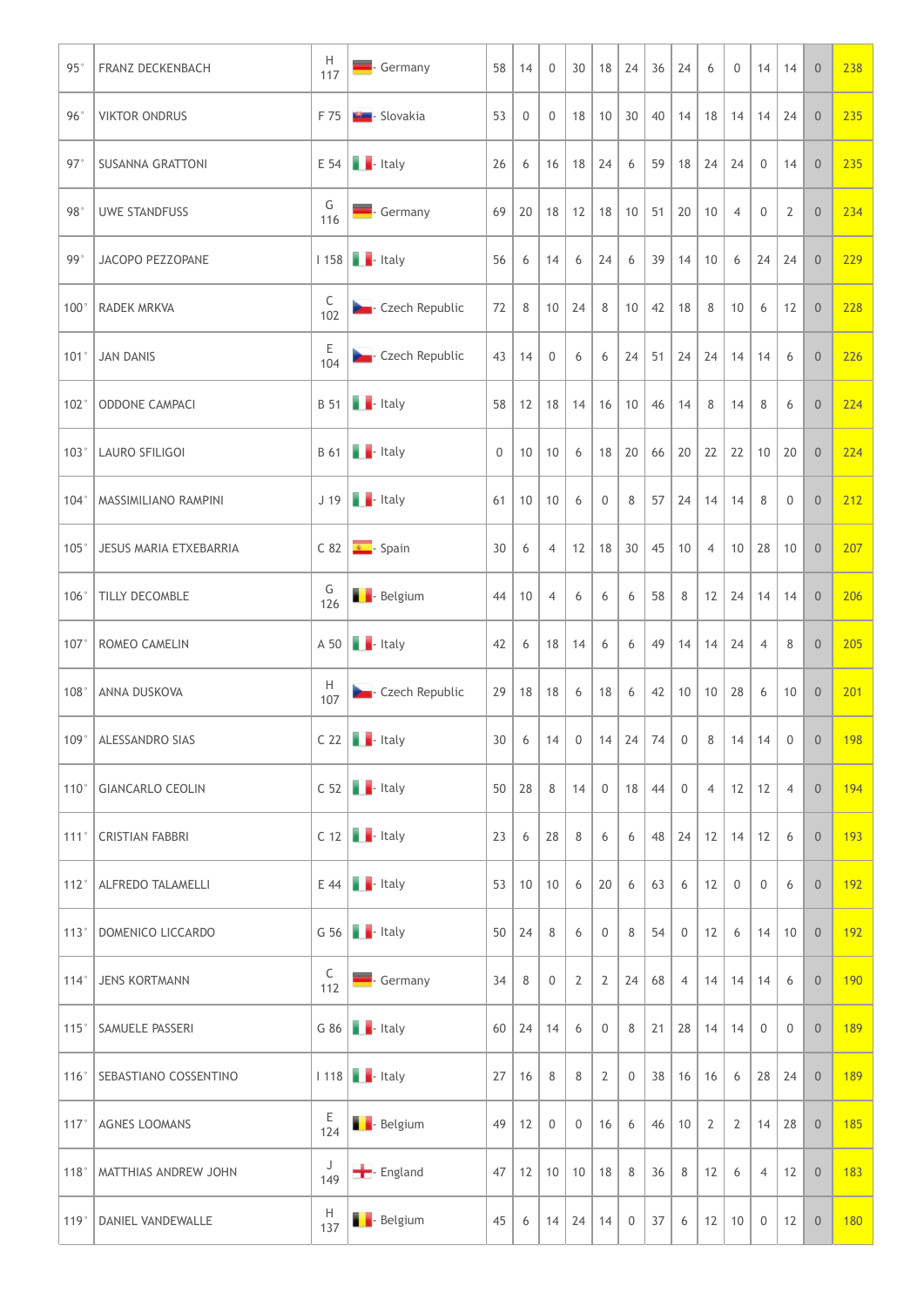| 120° GIANLUCA ANZUINI            | $rac{E}{174}$                           | $\blacksquare$ - Italy                                                                               | 50 | 6              | 14                 | $\overline{4}$           | 14               | 6                   | 37           | 14             | 6                                | 6              | $10 \mid 10$    |                     | $\overline{0}$ | 177 |
|----------------------------------|-----------------------------------------|------------------------------------------------------------------------------------------------------|----|----------------|--------------------|--------------------------|------------------|---------------------|--------------|----------------|----------------------------------|----------------|-----------------|---------------------|----------------|-----|
| 121°   SVETLANA PAEPE            | J<br>129                                | <b>B</b> - Belgium                                                                                   | 53 | 2              |                    | $2 \mid 14 \mid 18 \mid$ |                  | $\overline{2}$      | 39           | $\overline{4}$ | 8 <sup>1</sup>                   | 10             | 18 6            |                     | 0 <sup>1</sup> | 176 |
| 122°   ANTONELLO BIANCHINI       | $\frac{A}{170}$                         | $\blacksquare$ - Italy                                                                               | 45 | 4              |                    | 14 18                    | $\mathbf 0$      | 14                  | 49           | 6              | $\overline{0}$                   | 14             | $\overline{0}$  | $\overline{4}$      | $\overline{0}$ | 168 |
| 123°   IAN JONES                 | G<br>156                                | <b>-</b> England                                                                                     | 33 | 22             | $\overline{0}$     | $\overline{4}$           | 0                | 2                   | 51           | 10             | 8                                | 8              | $14$ 16         |                     | $\overline{0}$ | 168 |
| 124° SHIRLEY DE POORTER          |                                         | I 128 - Belgium                                                                                      | 26 | 6              | 6                  | 14                       | $\mathbf 0$      | 14                  | 39           | 6              | 24                               | 6              | $14$ 12         |                     | $\overline{0}$ | 167 |
| 125°   MILAN KOUDELE             | G<br>106                                | <b>Czech Republic</b>                                                                                | 34 | 6              | 14                 | 8                        | 6                | $\mathbf 0$         | 44           | 14             | 6                                | 14             | $14 \quad 6$    |                     | $\overline{0}$ | 166 |
| 126°   VIOLETA FERNANDEZ SEVILLA |                                         | $\begin{array}{ c c c c c }\n\hline\n\text{A} & \text{70} & \text{s} \\ \hline\n\end{array}$ - Spain | 41 |                |                    |                          |                  | $6$ 18 6 16 8 15 0  |              |                | $14$ 14 6                        |                |                 | 6                   | $\overline{0}$ | 150 |
| 127° DANIELLA MALOMGRE           | F<br>135                                | <b>B</b> - Belgium                                                                                   | 50 |                | $0 \mid 10 \mid 4$ |                          | 6                | 6                   | 45           | $\overline{4}$ | 6                                | $\overline{2}$ | $14 \quad 0$    |                     | 0              | 147 |
| 128°   PAVLINA HIBLEROVA         | D<br>103                                | <b>Czech Republic</b>                                                                                |    |                |                    | $54$   18   10   10   6  |                  | $10 \mid 21 \mid 0$ |              |                | $\overline{4}$                   | $\overline{0}$ | $\overline{4}$  | 6                   | $\overline{0}$ | 143 |
| 129° RINA KEYMIS                 | B<br>$121$                              | <b>B</b> - Belgium                                                                                   | 38 | $\overline{4}$ | 14                 | $\overline{4}$           | 8                | 10                  | 35           | 6              | 18                               | $\overline{4}$ | $\mathbf 0$     | $\mathbf 0$         | $\overline{0}$ | 141 |
| 130°   ANTONIO CARDO ALBEROLA    |                                         | $\overline{B}$ 71 $\overline{\bullet}$ - Spain                                                       | 26 | 8              | 8                  | $\mathbf 0$              | 6                | $\overline{0}$      | 31           | 8              | $\begin{array}{c} 0 \end{array}$ | 24             | 18 8            |                     | $\overline{0}$ | 137 |
| 131° SALVATORE FOTI              |                                         | $D$ 43 $\blacksquare$ - Italy                                                                        | 36 | 6              | $\overline{0}$     | $\overline{4}$           | 6                | 6                   | 35           | 18             | 8                                | $\overline{0}$ | 6               | 6                   | $\overline{0}$ | 131 |
| 132° SEBASTIANO BOSCIA           |                                         | 128 <b>. Italy</b>                                                                                   | 31 | $\mathbf 0$    | $\overline{0}$     | 14                       | $\mathbf 0$      | 8                   | 37           | 6              | 6                                | $\overline{2}$ | $10 \mid 14$    |                     | 0              | 128 |
| 133° ULLER JAROSLAV              | 169                                     | <b>Czech Republic</b>                                                                                | 17 | 18             | $\overline{0}$     | $\mathbf 0$              | 0                | $\overline{0}$      | 39           | $\overline{0}$ |                                  |                | $10$ 12 20 12   |                     | $\overline{0}$ | 128 |
| 134°   FABRIZIO PAPPAFAVA        |                                         | $B$ 41 $\blacksquare$ - Italy                                                                        | 36 | 6              | 6                  | 6                        | 6                | $\overline{0}$      | 47           | 6              | 8                                | 6              | $\overline{0}$  | $\overline{0}$      | 0              | 127 |
| 135° MICK MEDLEY                 | H<br>157                                | - England                                                                                            | 31 |                | $14$ 10            | 6                        | 6                | $\mathsf{O}\xspace$ | 48           | 6              | $\overline{0}$                   | $\overline{0}$ | $\overline{0}$  | $\overline{0}$      | $\overline{0}$ | 121 |
| 136° SALVATORE CERAULO           |                                         | $C$ 32 $\blacksquare$ - Italy                                                                        | 42 | 6              | $\mathbb O$        | 14                       | $\mathbf 0$      | 8                   | 31           | $\overline{4}$ | $\overline{0}$                   | $\overline{0}$ | 10              | 6                   | $\overline{0}$ | 121 |
| 137° EUSEBIO ALVAREZ             | $rac{G}{176}$                           | $\overline{\bullet}$ - Spain                                                                         | 29 | 6              | 6                  | $\mathbf 0$              | 6                | $\mathbf 0$         | 47           | $\overline{0}$ | $\overline{2}$                   | 6              | 16              | $\overline{0}$      | 0              | 118 |
| 138°   MARTIN KRUBNER            |                                         | J 79 <b>D</b> Czech Republic                                                                         | 32 | 6              | 14                 | $\overline{0}$           | 0                | $\overline{4}$      | 22           | 14             | $\overline{4}$                   | $\overline{4}$ | $6-1$           | 12                  | $\overline{0}$ | 118 |
| 139° GUSTAVO ORTIZ SOLIS         | G<br>146                                | $\bullet$ - Mexico                                                                                   | 35 | 6              | 6                  | 6                        | $\overline{0}$   | $\overline{0}$      | 44           | $\overline{0}$ | 6                                | 6              | $\overline{0}$  | 6                   | 0              | 115 |
| 140°   DAVIDE TONUTTI            |                                         | $G$ 46 $\blacksquare$ - Italy                                                                        | 13 | $\overline{0}$ | $\overline{2}$     | $\mathbf 0$              | $\boldsymbol{0}$ | $\overline{2}$      | $45 \mid 20$ |                | 6                                | 12             | 6               | $\overline{2}$      | $\overline{0}$ | 108 |
| 141° GIANNI LUGARI               | $\begin{array}{c} A \\ 180 \end{array}$ | $\blacksquare$ - Italy                                                                               | 10 | $10 \mid 0$    |                    | 6                        | 6                | $10 \mid 31 \mid$   |              | 6              | 8                                | $\overline{0}$ | 6               | 14                  | $\overline{0}$ | 107 |
| 142°   ANN BOLLAERTS             | J<br>139                                | <b>B</b> - Belgium                                                                                   | 27 | 6              | 14                 | $\overline{4}$           | $\overline{4}$   | $\overline{4}$      | 28           | $\overline{4}$ | $\overline{4}$                   | $\mathbf 0$    | $\overline{2}$  | $8\phantom{1}$      | $\overline{0}$ | 105 |
| 143° NOVAK VACLAV                | $\mathsf D$<br>113                      | <b>D</b> Czech Republic                                                                              | 29 | $\mathbf 0$    | 6                  | $\overline{4}$           | $\mathbf 0$      | 18                  | 26           | 6              | $\overline{0}$                   | $\mathbf 0$    | 6               | 6                   | $\overline{0}$ | 101 |
| 144°   VISCARDO MARTINELLI       | $C$<br>182                              | $\blacksquare$ - Italy                                                                               | 46 | $\overline{0}$ | $\overline{2}$     | $\boldsymbol{0}$         | $\overline{0}$   | $\overline{4}$      | 42           | $\overline{4}$ | $\overline{0}$                   | $\overline{0}$ | $2\overline{ }$ | $\mathsf{O}\xspace$ | $\overline{0}$ | 100 |
|                                  |                                         |                                                                                                      |    |                |                    |                          |                  |                     |              |                |                                  |                |                 |                     |                |     |
|                                  |                                         |                                                                                                      |    |                |                    |                          |                  |                     |              |                |                                  |                |                 |                     |                |     |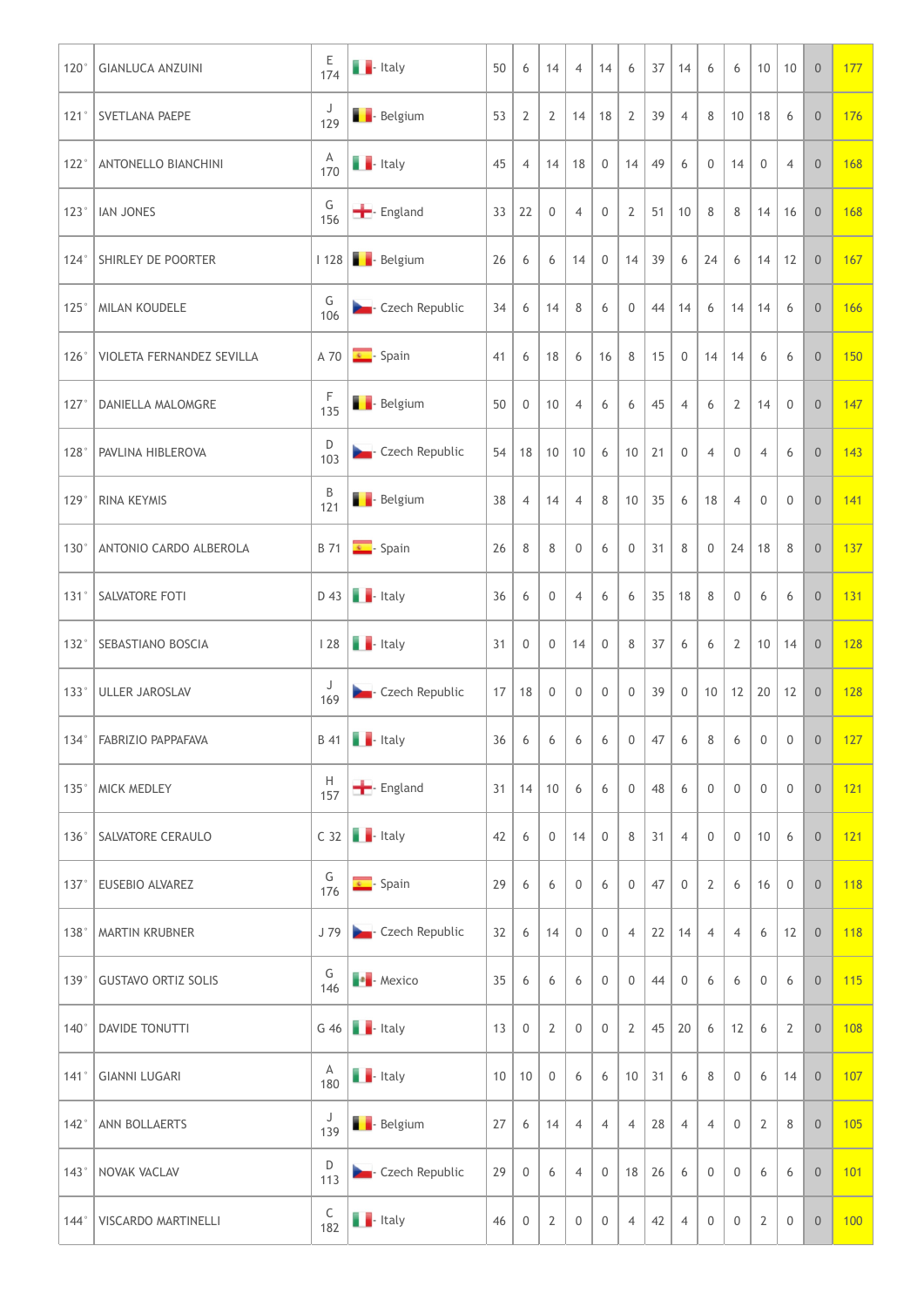|      | 145° GERARD DE MEYER              | D<br>123      | <b>Belgium</b>                                                                                           | 18             | $\vert$ 10     | $\overline{4}$ | 10             | $\mathbf 0$    | $\overline{0}$          | 24              | $\overline{4}$ | 10             | 6              | 6                   | 8              | $\theta$       | 100 |
|------|-----------------------------------|---------------|----------------------------------------------------------------------------------------------------------|----------------|----------------|----------------|----------------|----------------|-------------------------|-----------------|----------------|----------------|----------------|---------------------|----------------|----------------|-----|
|      | 146° SALVATORE PELLEGRINO         |               | $A$ 30 $\blacksquare$ Italy                                                                              | 34             | $\overline{0}$ | $\overline{0}$ | $\overline{0}$ | $\overline{4}$ | 8 <sup>1</sup>          | 23              | $\overline{4}$ | 6              | $\mathbf 0$    | $10 \mid 10$        |                | $\overline{0}$ | 99  |
| 147° | LEONARDO MORICONI                 |               | G 36 $\blacksquare$ - Italy                                                                              | 33             | $\overline{4}$ | 6              | $\mathbf 0$    | 6              | 0                       | 29              | $\overline{0}$ | $\mathbf 0$    | 6              | 6                   | 8              | $\overline{0}$ | 98  |
|      | 148°   ALESSANDRO COMODI          |               | $118$ $\blacksquare$ - Italy                                                                             | 5              | 12             | $\overline{4}$ | $\mathbf 0$    | $\mathbf 0$    | $\mathbf 0$             | 32              | 12             | $\overline{4}$ | 16             | 6                   | $\overline{4}$ | $\overline{0}$ | 95  |
|      | 149°   MAURIZIO GRATTONI          |               | $F 55$ $\blacksquare$ - Italy                                                                            | 31             | $\mathbf 0$    | 6              | 10             | $\overline{4}$ | $\mathbf 0$             | 32              | $\overline{4}$ | 0              | $\overline{0}$ | $\mathbf 0$         | $\overline{0}$ | $\overline{0}$ | 87  |
|      | 150° SANTO M. FAMULARO            |               | $D$ 33 $\blacksquare$ - Italy                                                                            | 41             | 8              | $\overline{0}$ | $\overline{4}$ | $\overline{4}$ | 0                       | 18              | 6              | 6              | $\overline{0}$ | $\overline{0}$      | $\overline{0}$ | $\overline{0}$ | 87  |
|      | 151°   MARK KOLEK                 | B<br>141      | $\equiv$ - USA                                                                                           | 0              | $\overline{0}$ | $\Omega$       | 6              |                | 6   4   27   2          |                 |                |                |                | 16 16 0             | 8              | $\overline{0}$ | 85  |
|      | 152°   ALESSANDRO PASCUCCI        | ل<br>119      | $\blacksquare$ - Italy                                                                                   | $28 \mid 2$    |                | 6              | $\overline{0}$ | $\overline{0}$ | $2 \mid 29 \mid$        |                 | $\overline{4}$ | $\overline{0}$ | $\mathbf 0$    | $\overline{2}$      | 8              | $\overline{0}$ | 81  |
|      | 153°   DARRIN GLENN COOK          | E<br>154      | $\equiv$ - USA                                                                                           | $18 \mid 2$    |                | 6              | $\overline{0}$ | 2              | $2 \mid 31 \mid 0 \mid$ |                 |                | $\overline{2}$ | 6              | $\overline{0}$      | $12 \mid 0$    |                | 81  |
|      | 154°   JOSEFINA GOMES DE CARVALHO |               | $E$ 74 $\bullet$ - Brazil                                                                                | 27             | $\overline{2}$ | $\overline{4}$ | $\mathbf 0$    | 2              | $\mathbf 0$             | 34              | $\overline{2}$ | $\mathbf 0$    | $\overline{2}$ | 6                   | $\overline{0}$ | $\overline{0}$ | 79  |
|      | 155°   FRANCESCA TARUSELLO        |               | $B$ 11 $\blacksquare$ Italy                                                                              | 18             | $\overline{0}$ | $\mathbf 0$    |                | 4   14         | 6   19                  |                 | $\overline{0}$ | 10             | $\overline{0}$ | 6                   | $\overline{0}$ | $\overline{0}$ | 77  |
|      | 156° SANDY DE MEYER               | $C$<br>122    | <b>Belgium</b>                                                                                           | 29             | $\overline{0}$ | $\overline{4}$ | $\overline{4}$ | $\overline{0}$ | $\mathbf 0$             | 23              | $\overline{0}$ | 10             | 2              | $\overline{2}$      | 2              | $\overline{0}$ | 76  |
|      | 157° SARAH COOK                   | D<br>153      | $\equiv$ - USA                                                                                           | $\overline{7}$ | 8              | 12             | $\overline{0}$ | $\overline{0}$ | $\mathbf 0$             | 40              | $\overline{0}$ | $\overline{2}$ | $\overline{0}$ | $\overline{0}$      | $\overline{2}$ | $\overline{0}$ | 71  |
|      | 158°   COSIMO NIGRELLI            |               | $\begin{array}{ c c c c }\n\hline\n\end{array}$ B 31 $\begin{array}{ c c c }\n\hline\n\end{array}$ Italy | 28             | $\overline{0}$ | $\mathbf 0$    | $\overline{0}$ | $\overline{0}$ | $8 \mid 21 \mid$        |                 | $\overline{0}$ | 6              | $\mathbf 0$    | 6                   | $\overline{0}$ | $\overline{0}$ | 69  |
|      | 159°   CALOGERO AMATO SOTTOSANTI  |               | $F 35$ $\blacksquare$ - Italy                                                                            | 31             | $\overline{4}$ | $\overline{4}$ | $\overline{0}$ | $\overline{0}$ | 8                       | 5 <sup>5</sup>  | 0 <sup>1</sup> | $\overline{0}$ | 6              | $\overline{0}$      | $\overline{0}$ | $\overline{0}$ | 58  |
|      | 160° GIUSEPPE POMPA               |               | $J$ 39 $\blacksquare$ Italy                                                                              | $\overline{0}$ | $\overline{4}$ | $\overline{0}$ | $\overline{0}$ | 6              | $\overline{4}$          | 22              | 6              | $\overline{0}$ | 6              | 10                  | $\overline{0}$ | $\overline{0}$ | 58  |
|      | 161°   MOHAMMED AKBAR             | $C$<br>142    | $\bullet$ - India                                                                                        | 18             | $\overline{0}$ | $\mathbf 0$    | 6              | $\overline{0}$ | $\mathbf 0$             | 22              | $\overline{0}$ | 6              | $\overline{0}$ | $\overline{0}$      | $\mathbf 0$    | $\overline{0}$ | 52  |
|      | 162°   QATOORA TUL KUBRA          | $rac{E}{144}$ | $\bullet$ - India                                                                                        | 34             | $\overline{0}$ | $\overline{0}$ | $\mathbf 0$    | 6              | $\mathbf 0$             | 5               | $\mathbf 0$    | $\mathbf 0$    | $\overline{0}$ | $\overline{0}$      | $\overline{0}$ | $\overline{0}$ | 45  |
|      | 163°   ILSE DECLERCK              | G<br>136      | <b>Belgium</b>                                                                                           | 20             | $\mathbf 0$    | $\overline{4}$ | 2              | $\overline{2}$ | 2                       | 5               | $\overline{4}$ | 6              | $\overline{0}$ | $\overline{0}$      | $\overline{0}$ | $\overline{0}$ | 45  |
|      | 164°   MANUELA STANDFUSS          | F<br>115      | Germany                                                                                                  | 6              | $\mathbf 0$    | $\overline{4}$ | $\overline{0}$ | $\overline{2}$ | $2 \mid 14 \mid$        |                 | 6              | $\overline{0}$ | 6              | $\overline{2}$      | $\overline{0}$ | $\theta$       | 42  |
|      | 165° GABRIELE SIMONETTI           | $rac{B}{181}$ | $\blacksquare$ - Italy                                                                                   | $14 \mid 2$    |                | $\mathbb O$    | 2              | $\overline{0}$ | $0 \mid 12 \mid 0 \mid$ |                 |                | $\overline{0}$ | $\overline{2}$ | 6                   | $\overline{0}$ | $\overline{0}$ | 38  |
|      | 166° PETER COLBERG                |               | C 72 <b>C</b> - Switzerland                                                                              | 5 <sup>5</sup> | $\mathbb O$    | $\overline{4}$ | $\overline{0}$ | 6              | $\overline{0}$          | $7\overline{ }$ | $\overline{2}$ | $\overline{2}$ | $\mathbb O$    | $\overline{4}$      | $\overline{4}$ | $\theta$       | 34  |
|      | 167° FLORIAN JAROSLAV             |               | G 76 <b>D</b> Czech Republic                                                                             | $\overline{0}$ | $\mathbb O$    | $\overline{0}$ | $\mathbf 0$    | 10             | $\mathbb O$             | 11              | 6              | $\overline{0}$ | $\mathbb O$    | $\overline{2}$      | $\overline{4}$ | $\overline{0}$ | 33  |
|      | 168° GIBSY PLYSIER                | $rac{C}{132}$ | <b>B</b> - Belgium                                                                                       | 8              | 6              | $\mathbf 0$    | $\overline{0}$ | 6              | $\boldsymbol{0}$        | 5               | $\mathbf 0$    | $\overline{0}$ | $\overline{4}$ | $\mathsf{O}\xspace$ | $\overline{0}$ | $\overline{0}$ | 29  |
|      | 169° GIORGIO POMPA                |               | $A$ 40 $\blacksquare$ Italy                                                                              | $\overline{0}$ | $\overline{0}$ | $\overline{0}$ | $\overline{2}$ | 10             | $\overline{0}$          | $5\phantom{.0}$ | $\overline{0}$ | 6              | 6              | $\boldsymbol{0}$    | $\overline{0}$ | $\overline{0}$ | 29  |
|      |                                   |               |                                                                                                          |                |                |                |                |                |                         |                 |                |                |                |                     |                |                |     |
|      |                                   |               |                                                                                                          |                |                |                |                |                |                         |                 |                |                |                |                     |                |                |     |